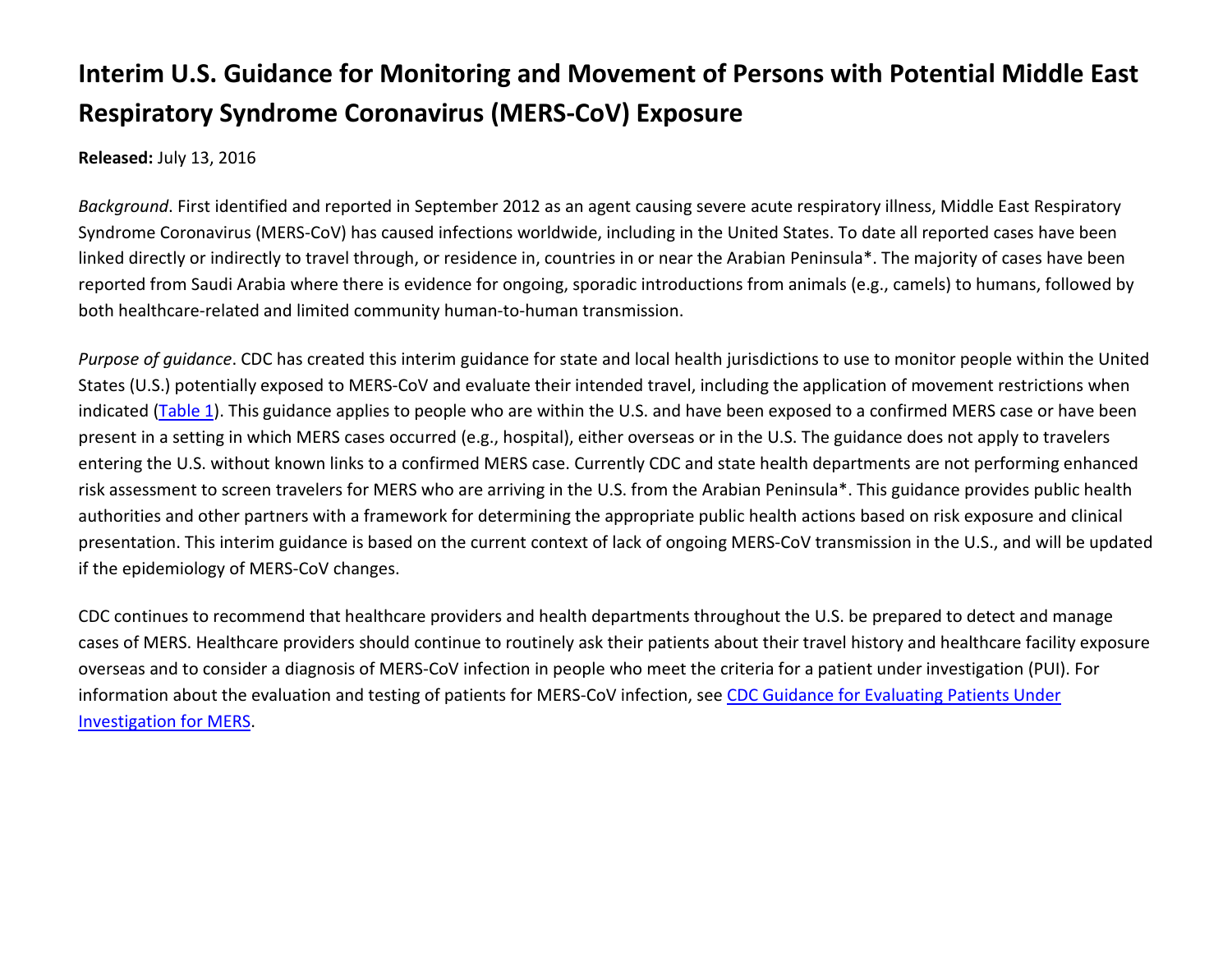#### **Definitions Used in this Guidance**

**For exposure-level definitions, see Table 2 titled "Epidemiologic Risk Factors to Consider when Evaluating a Person for Exposure to MERS-CoV".** 

#### *Active monitoring*

Active monitoring means that the state and/or local public health authority, or healthcare facility, assumes responsibility for establishing regular communication with potentially exposed individuals, including checking daily to assess them for symptoms and fever, rather than relying solely on individuals to self-monitor and report symptoms if they develop. The purpose of active monitoring is to ensure that people with epidemiologic risk factors (*high risk* and *some risk* - [see Table 2\)](#page-13-0) are identified, if they become symptomatic, as soon as possible after symptom onset so that they can be rapidly isolated and evaluated.

Active monitoring should consist, at minimum, of the potentially exposed individual reporting daily to the public health authority (either in person or by telephone). People being actively monitored for MERS should measure their temperature twice daily and monitor themselves for symptoms. They should immediately notify the public health authority or healthcare facility if they develop any fever (measured temperature ≥100.4<sup>°</sup>F or subjective fever) or respiratory symptoms consistent with MERS (e.g., cough, shortness of breath, chest pain, sore throat). Temperature should be measured using a standard thermometer (e.g., oral, tympanic, or noncontact). Fever might not be present in some patients, such as those who are very young, elderly, immunosuppressed, or taking certain medications (e.g., nonsteroidal antiinflammatory drugs (NSAIDs)). Healthcare professionals should use clinical judgement to guide testing of patients in such situations. Other symptoms (e.g., muscle aches, nausea, vomiting, diarrhea, abdominal pain, headache, runny nose, fatigue) might also occur in MERS patients, sometimes in the absence of the more common MERS-related symptoms listed above; people under active monitoring should also report these symptoms, and healthcare professionals should consider them in decisions of public health actions based on the level of exposure risk and the judgement of public health authorities.

# *Self-Monitoring*

Self-monitoring means that potentially exposed people check their own temperature twice daily and monitor themselves for respiratory symptoms consistent with MERS (e.g., cough, shortness of breath, chest pain, sore throat). People who develop symptoms while under selfmonitoring should immediately self-isolate (separate themselves from others) and notify public health authorities. If a person self-monitoring develops fever (measured temperature ≥100.4<sup>°</sup>F or subjective fever) or respiratory symptoms they must contact their local or state public health authority promptly so that the public health authority can coordinate consultation and referral to a healthcare provider for further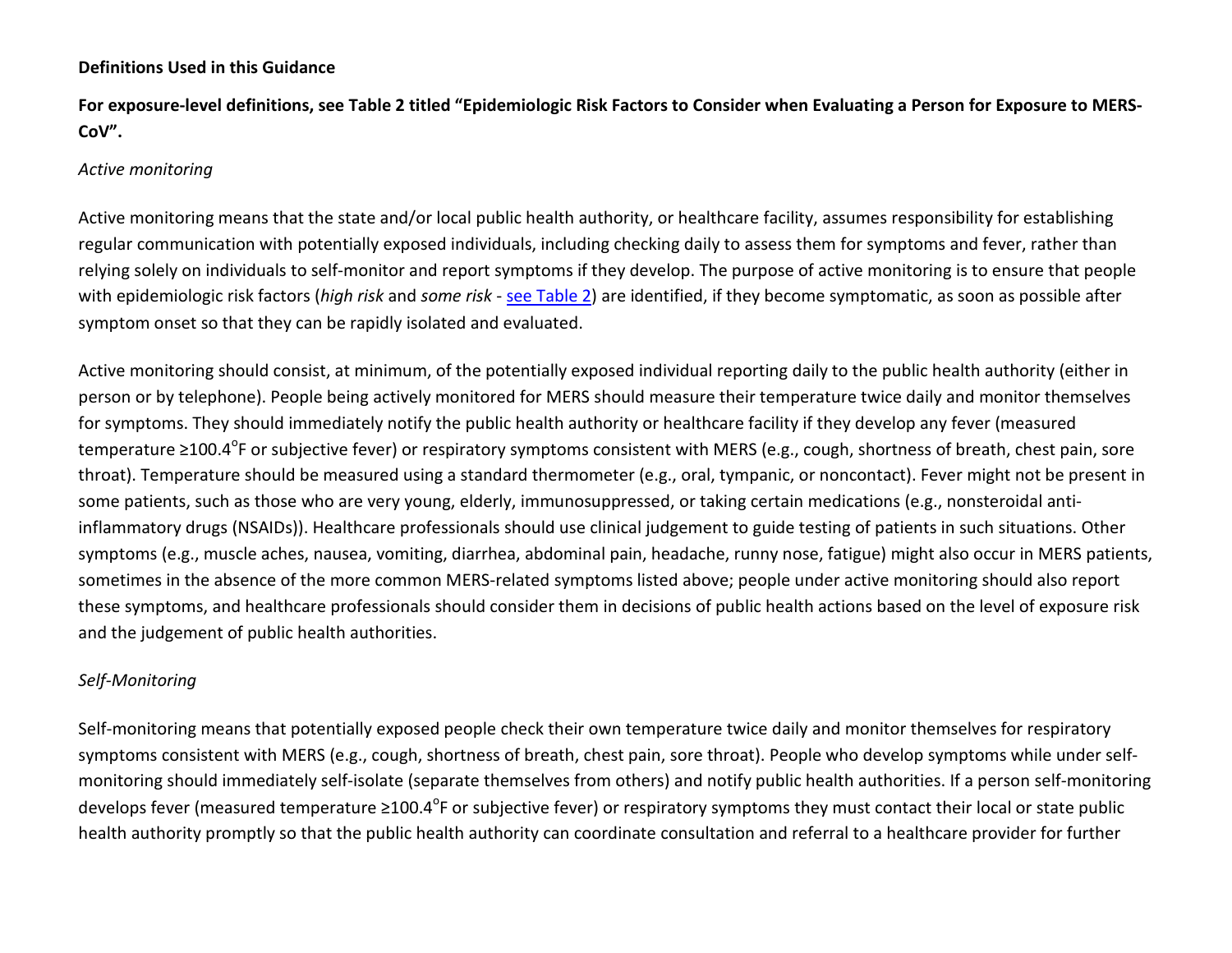evaluation. Fever might not be present in some patients, such as those who are very young, elderly, immunosuppressed, or taking certain medications (e.g., NSAIDs). Healthcare professionals should use clinical judgement to guide testing of patients in such situations. Those who are self-monitoring are not required to report daily to the public health authority; they are required to report to the public health authority only if symptoms develop, unlike those who are being actively monitored whom are required to report daily.

## *Close contact*

Close contact, for both community and healthcare exposures, is defined as follows: a) being within approximately 6 feet (2 meters), or within the room or care area, of a confirmed MERS case for a prolonged period of time (such as caring for, living with, visiting, or sharing a healthcare waiting area or room with, a confirmed MERS case) while not wearing recommended personal protective equipment or PPE (e.g., gowns, gloves, NIOSH-certified disposable N95 respirator, eye protection); or b) having direct contact with infectious secretions of a confirmed MERS case (e.g., being coughed on), while not wearing recommended personal protective equipment. See [CDC's MERS Infection](https://www.cdc.gov/coronavirus/mers/infection-prevention-control.html)  [Prevention and Control guidelines.](https://www.cdc.gov/coronavirus/mers/infection-prevention-control.html) Data to inform the definition of close contact are limited; considerations when assessing close contact include the duration of exposure (e.g., longer exposure time likely increases exposure risk) and the clinical symptoms of the person with MERS (e.g., coughing likely increases exposure risk). Special consideration should be given to those exposed in healthcare settings. For detailed information regarding healthcare personnel (HCP) please review the section *[Healthcare personnel in U.S. Healthcare Facilities with](https://www.cdc.gov/coronavirus/mers/hcp/monitoring-movement-guidance.html#active-mers)  active MERS cases* below. Transient interactions, such as walking by a person with MERS, are not thought to constitute an exposure; however, final determination should be made in consultation with public health authorities. See [Table 2](http://www.cdc.gov/coronavirus/mers/hcp/monitoring-movement-guidance.html%23table2) for more detailed information.

# *Controlled movement*

Controlled movement limits the movement of people. For individuals subject to controlled movement, travel by long-distance commercial or public transportation (e.g., aircraft, ship, bus, train) in the same conveyance as members of the general public should not be allowed. If travel is allowed, it must be in a conveyance separate from the general public, such as a private chartered flight or private vehicle in which contact with other people is appropriately limited, and must occur with arrangements for uninterrupted active monitoring.

#### *Isolation*

Isolation is defined as the separation or restriction of activities of an ill person with a communicable disease from those who are well.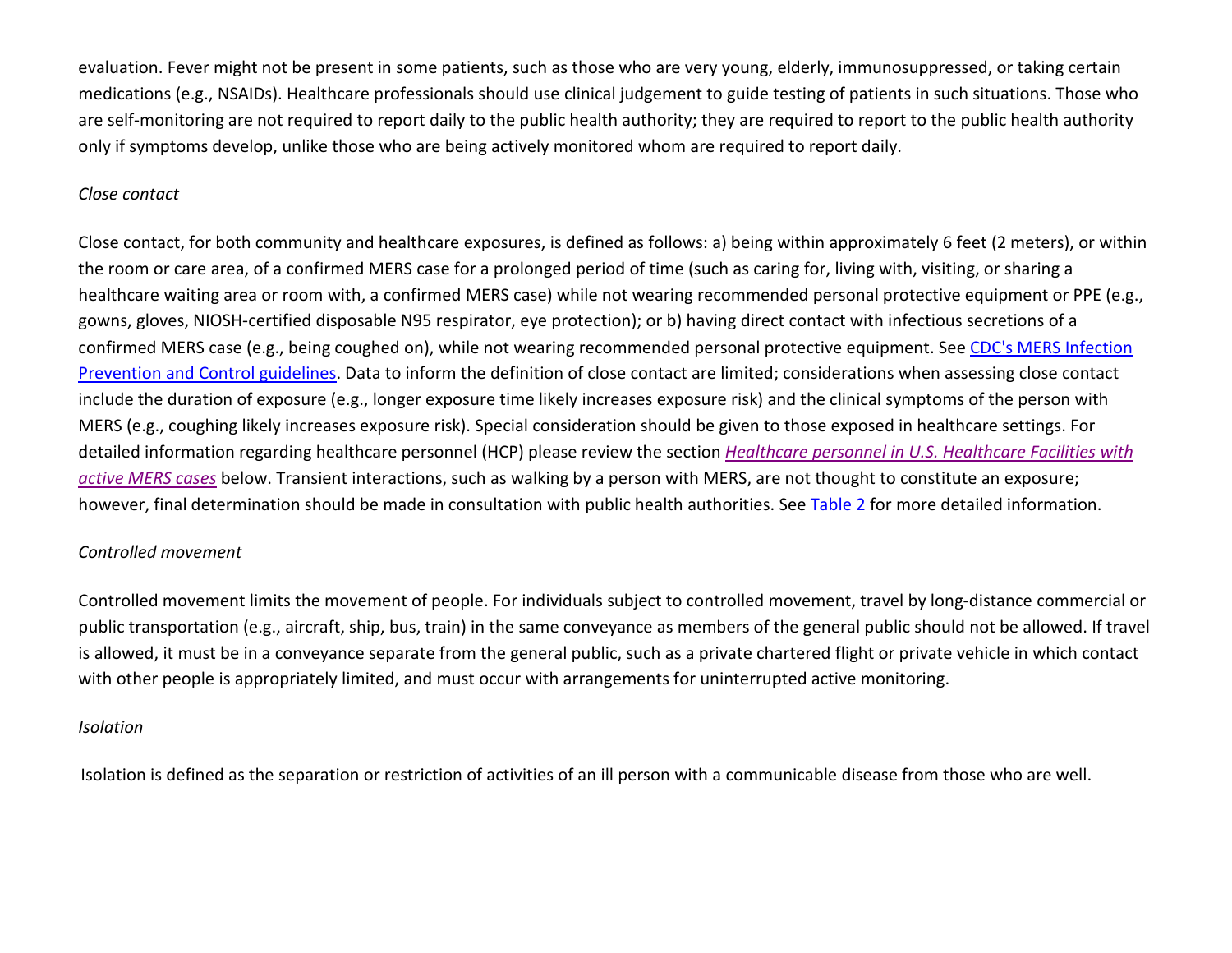#### *Quarantine*

Quarantine in general means the separation of a person or group of people reasonably believed, or known, to have been exposed to, but who is/are not yet symptomatic with, a communicable disease from others who have not been exposed, to prevent the possible spread of the communicable disease.

# *Use of Public Health Orders*

Public Health Orders are legally enforceable directives issued under the authority of a relevant federal, state, or local entity that, when applied to a person or group, may place restrictions on the activities undertaken by that person or group, potentially including movement restrictions, for the purposes of protecting the public's health. The list of [quarantinable communicable diseases](https://www.cdc.gov/quarantine/aboutlawsregulationsquarantineisolation.html) for which federal public health orders are authorized is defined by Executive Order. Equitable and ethical use of public health orders includes supporting people who sacrifice their individual liberties and freedoms for the public good. Specifically, measures must be in place to provide shelter, food, water and medical-related support to, and protect the dignity and privacy of, these people. Thoughtful planning by public health authorities is needed to implement public health orders properly.

## **Recommendations for Monitoring, Travel, and Other Public Health Actions Based on MERS-CoV Exposure Risk**

# **General considerations**

Federal communicable disease regulations, including those applicable to isolation, quarantine, movement restrictions, and other public health orders, apply principally to international travel into the United States and in the setting of interstate movement. State and local authorities have primary jurisdiction within their borders. Thus, CDC recognizes that state and local jurisdictions may make decisions about isolation, other public health orders, and active monitoring that impose a greater level of restriction than recommended by federal guidance, and that decisions and criteria to use such public health measures may differ by jurisdiction.

Active monitoring can be conducted on a voluntary basis or compelled by legal order. Active monitoring and prompt follow-up must continue and be uninterrupted if the person travels out of the jurisdiction performing active monitoring. Inter-jurisdictional transfer of monitoring oversight may be needed for people under active monitoring who travel interstate. Notification of the ministry of health in the destination country is recommended for those who travel internationally during the monitoring period. CDC requests notification prior to interstate or international transfer of travelers for whom CDC recommends controlled movement so as to ensure that travel occurs in a manner that does not place others at risk.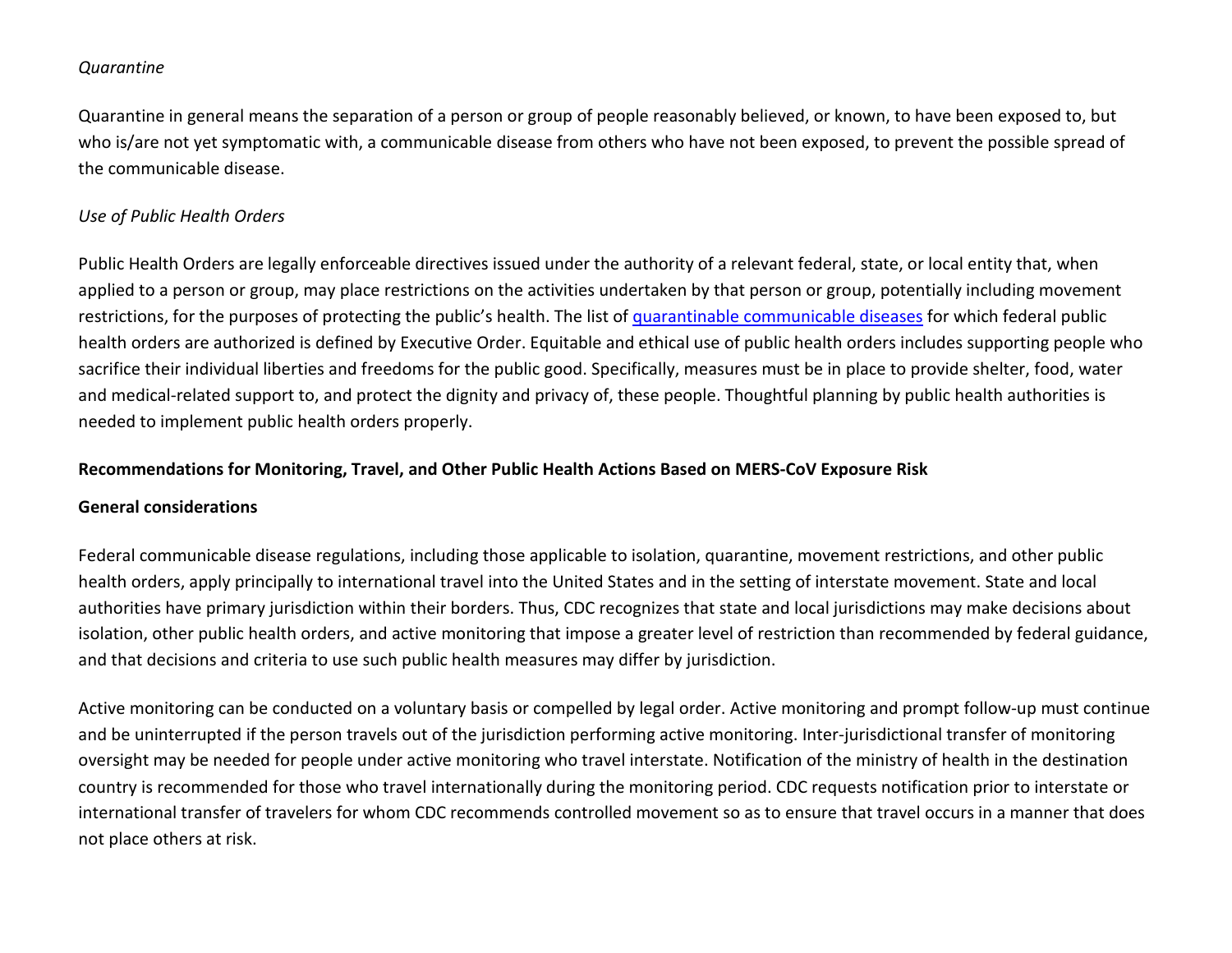<span id="page-4-0"></span>Public health authorities can delegate to the healthcare facility or employer (or acceptable program designated by the facility) the responsibility of actively monitoring HCP. The healthcare facility would report daily to the public health authority.

Federal public health travel restrictions (e.g., addition to the public health ["Do Not Board"](https://www.cdc.gov/quarantine/criteria-for-recommending-federal-travel-restrictions.html) list for commercial air travel) may be used to enforce controlled movement. People subject to controlled movement should not use local public transportation (e.g., bus, subway, ferry) unless they have discussed it with, and received approval from, the local public health authority. People undergoing active or self-monitoring who develop fever **and/or** respiratory symptoms consistent with MERS potentially need a medical evaluation (Table 1) and must immediately contact the local public health authority who will coordinate self-isolation and medical evaluation by clinical personnel. Public health authorities may recommend medical evaluation for lower temperatures (<100.4<sup>o</sup>F) or other symptoms (e.g., muscle aches, nausea, vomiting, diarrhea, abdominal pain, headache, runny nose, or fatigue) based on clinical judgement and the level of epidemiologic risk. Fever may not be present in some patients, such as those who are very young, elderly, immunosuppressed, or taking certain medications (e.g., NSAIDs). Healthcare professionals should use clinical judgement to guide testing of patients in such situations. It is important to note that some previous MERS cases have exhibited protracted non-respiratory illness >1 week.

#### **Specific Guidance Based on Exposure Category**

CDC recommends the following public health actions based on risk exposure and symptom status**:**

| <b>Exposure category</b>          | <b>Clinical criteria</b>                                              | <b>Public Health Actions</b>                                                                                                                                                                                                                                                                                                                                                                                                                                                                                                                                                                                                                                                                                                                                                                                                                                                                                                                                                                                                                                                                                                            |
|-----------------------------------|-----------------------------------------------------------------------|-----------------------------------------------------------------------------------------------------------------------------------------------------------------------------------------------------------------------------------------------------------------------------------------------------------------------------------------------------------------------------------------------------------------------------------------------------------------------------------------------------------------------------------------------------------------------------------------------------------------------------------------------------------------------------------------------------------------------------------------------------------------------------------------------------------------------------------------------------------------------------------------------------------------------------------------------------------------------------------------------------------------------------------------------------------------------------------------------------------------------------------------|
| <b>High risk</b><br>(see Table 2) | Fever OR respiratory<br>symptoms consistent with<br>MERS <sup>*</sup> | Symptomatic person must immediately self-isolate and contact public health authorities, as instructed as<br>part of monitoring protocol<br>Symptomatic HCP in this group must immediately self-isolate and should not report for work in the<br>healthcare environment or see patients<br>Public health authorities should conduct an assessment and coordinate medical evaluation at a<br>healthcare facility as needed<br>Public health authorities can consult CDC to assist with evaluation of patients under<br>$\circ$<br>investigation for MERS by calling CDC's Emergency Operations Center at 770-488-7100<br>If public health authorities determine that medical evaluation is needed, safe transportation<br>$\circ$<br>must be arranged to an appropriate healthcare facility for medical evaluation for MERS and<br>other potential causes of the person's symptoms; see guidance for evaluation of a patient under<br>investigation for MERS<br>Public health orders may be used to ensure compliance<br>$\circ$<br>Guidance for safe ambulance transport of MERS patients can be adapted from Patient Transport guidance |

#### **Table 1: Summary of CDC Interim Guidance for Monitoring and Movement of People Exposed to MERS-CoV**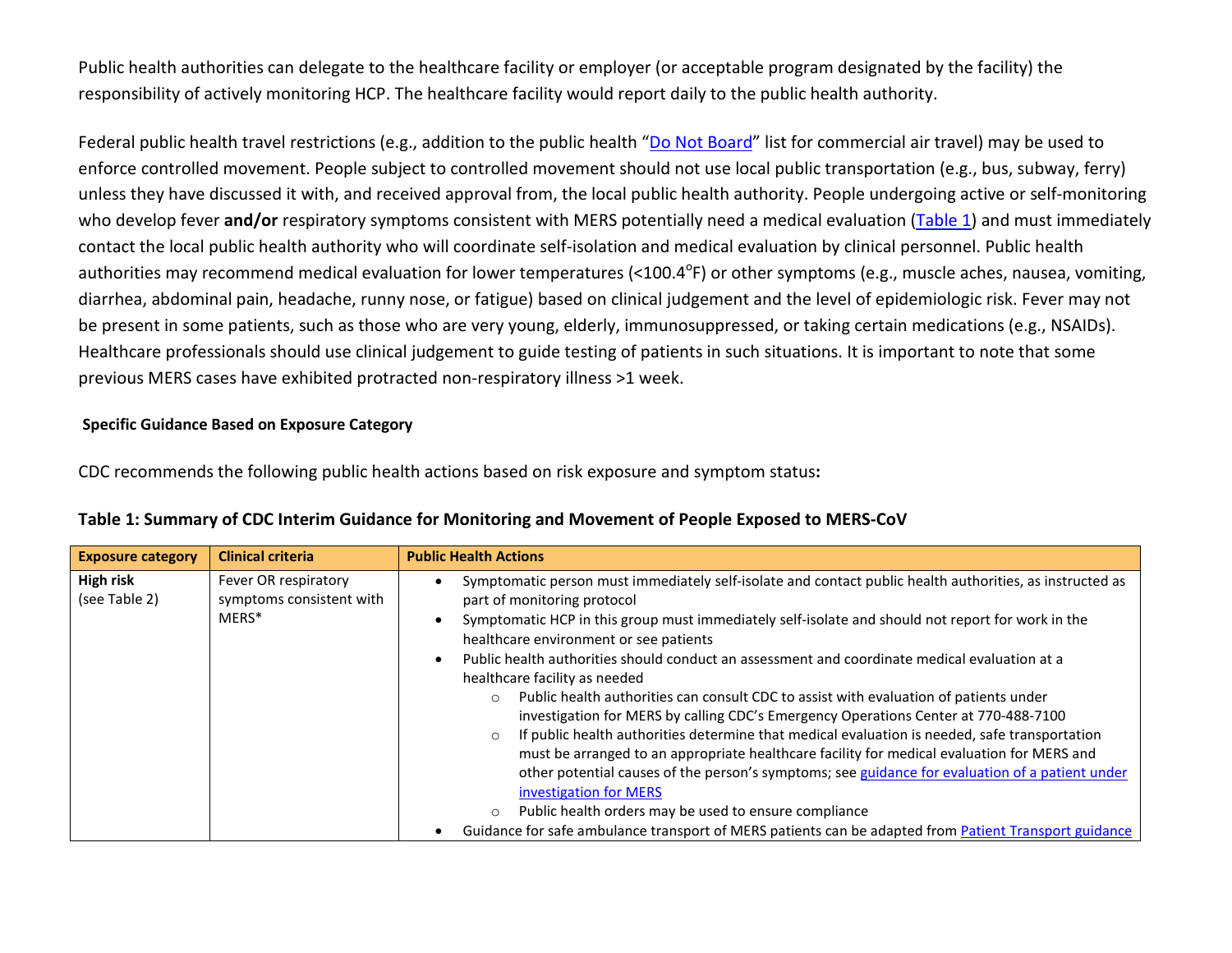|                |                          | developed for SARS                                                                                                    |
|----------------|--------------------------|-----------------------------------------------------------------------------------------------------------------------|
|                |                          | Air travel is permitted only by air medical transport; Federal public health travel restrictions (Do Not              |
|                |                          | Board) may be implemented as needed to enforce controlled movement. See guidance on Air Medical                       |
|                |                          | <b>Transport</b>                                                                                                      |
|                |                          | If medically evaluated and discharged with a diagnosis other than MERS, recommendations as outlined<br>$\bullet$      |
|                |                          | for asymptomatic people in this exposure category would apply                                                         |
|                | Asymptomatic             | Active monitoring<br>$\bullet$                                                                                        |
|                |                          | Controlled movement consisting of, at a minimum, restrictions on long-distance travel on commercial or<br>$\bullet$   |
|                |                          | public transportation in the same conveyance as members of the general public                                         |
|                |                          | Federal public health travel restrictions (Do Not Board) may be implemented to enforce<br>$\circ$                     |
|                |                          | controlled movement                                                                                                   |
|                |                          | Public health orders may be considered to ensure compliance<br>$\circ$                                                |
|                |                          | If long-distance travel is allowed, the conditions of travel must include:                                            |
|                |                          | Restriction to a conveyance separate from the general public in which close contact with other<br>$\circ$             |
|                |                          | people can be appropriately limited                                                                                   |
|                |                          | Coordination with public health authorities at both origin and destination to ensure<br>$\circ$                       |
|                |                          | uninterrupted active monitoring                                                                                       |
|                |                          | Additional considerations and actions for HCP (e.g., work restrictions) might be indicated as outlined in             |
|                |                          | <b>CDC's MERS Infection Prevention and Control guidelines</b>                                                         |
|                |                          | Public health authorities, based on a specific assessment of the individual's situation, will determine<br>$\bullet$  |
|                |                          | whether additional restrictions are appropriate                                                                       |
| Some risk (see | Fever OR respiratory     | Symptomatic person must immediately self-isolate and contact public health authorities, as instructed as<br>$\bullet$ |
| Table 2)       | symptoms consistent with | part of monitoring protocol                                                                                           |
|                | MERS*                    | Symptomatic HCP in this group must immediately self-isolate and should not report for work in the<br>$\bullet$        |
|                |                          | healthcare environment or see patients                                                                                |
|                |                          | Public health authorities should conduct an assessment and coordinate medical evaluation at a<br>$\bullet$            |
|                |                          | healthcare facility as needed                                                                                         |
|                |                          | Public health authorities can consult CDC to assist with evaluation of patients under<br>$\circ$                      |
|                |                          | investigation for MERS by calling CDC's Emergency Operations Center at 770-488-7100                                   |
|                |                          | If public health authorities determine that medical evaluation is needed, safe transportation<br>$\circ$              |
|                |                          | must be arranged to an appropriate healthcare facility for medical evaluation for MERS and                            |
|                |                          | other potential causes of the person's symptoms; see guidance for evaluation of a patient under                       |
|                |                          | investigation for MERS                                                                                                |
|                |                          | Public health orders may be considered to ensure compliance<br>$\circ$                                                |
|                |                          | Guidance for safe ambulance transport of MERS patients can be adapted from Patient Transport guidance                 |
|                |                          | developed for SARS                                                                                                    |
|                |                          | Air travel is permitted only by air medical transport; federal public health travel restrictions (Do Not<br>$\bullet$ |
|                |                          | Board) may be implemented as needed to enforce controlled movement. See guidance on Air Medical                       |
|                |                          | <b>Transport</b>                                                                                                      |
|                |                          | Public health authorities may delay or defer medical evaluation if concern for MERS is low because                    |
|                |                          | symptoms are mild or transient                                                                                        |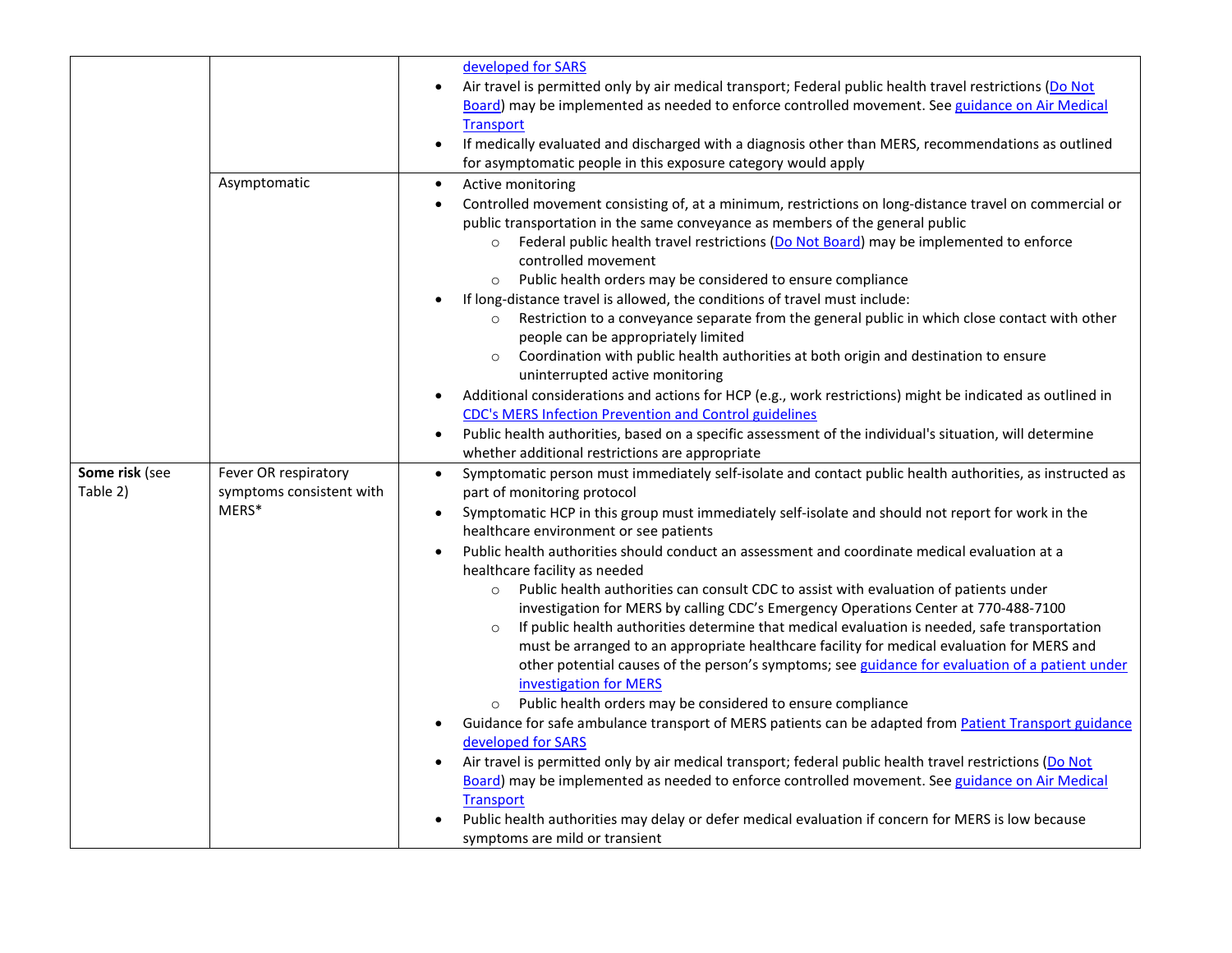|                                          |                                                            | If medical evaluation is deferred, self-isolation at home or another appropriate facility should continue<br>with, at minimum, daily close monitoring by the public health authority until symptoms resolve. See<br><b>CDC's Home Care guidance</b>                                                                                                                                                                                                                                                                                                                                                                                                                                                                                                                                                                                                                                                                                                                                                                                                                                                                                                                                                                                                                                                                                                                                                                                                                                                                                                                                                                                                                                                                                                                                                                                                                                                                                      |
|------------------------------------------|------------------------------------------------------------|------------------------------------------------------------------------------------------------------------------------------------------------------------------------------------------------------------------------------------------------------------------------------------------------------------------------------------------------------------------------------------------------------------------------------------------------------------------------------------------------------------------------------------------------------------------------------------------------------------------------------------------------------------------------------------------------------------------------------------------------------------------------------------------------------------------------------------------------------------------------------------------------------------------------------------------------------------------------------------------------------------------------------------------------------------------------------------------------------------------------------------------------------------------------------------------------------------------------------------------------------------------------------------------------------------------------------------------------------------------------------------------------------------------------------------------------------------------------------------------------------------------------------------------------------------------------------------------------------------------------------------------------------------------------------------------------------------------------------------------------------------------------------------------------------------------------------------------------------------------------------------------------------------------------------------------|
|                                          |                                                            | If medically evaluated and discharged with a diagnosis other than MERS, or if symptoms resolve,<br>$\bullet$<br>recommendations as outlined for asymptomatic people in this exposure category would apply                                                                                                                                                                                                                                                                                                                                                                                                                                                                                                                                                                                                                                                                                                                                                                                                                                                                                                                                                                                                                                                                                                                                                                                                                                                                                                                                                                                                                                                                                                                                                                                                                                                                                                                                |
|                                          | Asymptomatic                                               | Active monitoring<br>$\bullet$<br>No movement restrictions are recommended: no restrictions on travel, work, public conveyances, or<br>congregate gatherings, except to ensure that monitoring (when needed) continues without interruption.<br>Any travel should be coordinated with public health authorities to ensure uninterrupted active<br>monitoring<br>Person under monitoring must ensure the public health authorities knows how to contact them<br>$\circ$                                                                                                                                                                                                                                                                                                                                                                                                                                                                                                                                                                                                                                                                                                                                                                                                                                                                                                                                                                                                                                                                                                                                                                                                                                                                                                                                                                                                                                                                   |
|                                          |                                                            | every day during the monitoring period and is aware of any travel plans.<br>Additional considerations and actions for HCP (e.g., work restrictions) might be indicated as outlined in<br>$\bullet$<br>CDC's MERS Infection Prevention and Control guidelines<br>Public health authorities, based on a specific assessment of the individual's situation, will determine<br>$\bullet$<br>whether additional restrictions are appropriate                                                                                                                                                                                                                                                                                                                                                                                                                                                                                                                                                                                                                                                                                                                                                                                                                                                                                                                                                                                                                                                                                                                                                                                                                                                                                                                                                                                                                                                                                                  |
| Low (but not zero)<br>risk (see Table 2) | Fever AND respiratory<br>symptoms consistent with<br>MERS* | Symptomatic person must immediately self-isolate and contact public health authorities or a healthcare<br>$\bullet$<br>provider, as instructed as part of monitoring protocol<br>HCP with signs or symptoms of MERS must contact public health authorities who will coordinate with the<br>$\bullet$<br>facility's occupational health program or hospital epidemiologist for medical evaluation prior to returning<br>to work<br>Public health authorities, if contacted, should conduct an assessment to determine whether medical<br>evaluation at a healthcare facility is needed<br>Public health authorities can consult CDC to assist with evaluation of patients under<br>$\circ$<br>investigation for MERS by calling CDC's Emergency Operations Center at 770-488-7100<br>If public health authorities determine that medical evaluation is needed, safe transportation<br>$\circ$<br>must be arranged to an appropriate healthcare facility for medical evaluation for MERS and<br>other potential causes of the person's symptoms; see guidance for evaluation of a patient under<br>investigation for MERS<br>Public health orders may be considered to ensure compliance<br>Guidance for safe ambulance transport of MERS patients can be adapted from <b>Patient Transport guidance</b><br>developed for SARS<br>Air travel is permitted only by air medical transport; federal public health travel restrictions (Do Not<br>$\bullet$<br>Board) may be implemented as needed to enforce controlled movement. See guidance on Air Medical<br><b>Transport</b><br>Public health authorities may delay or defer medical evaluation if concern for MERS is low because<br>$\bullet$<br>symptoms are mild or transient<br>Those with mild symptoms not requiring hospitalization should follow the home isolation guidance<br>If medically evaluated and discharged with a diagnosis other than MERS, or if symptoms resolve, |
|                                          |                                                            | recommendations as outlined for asymptomatic people in this exposure category would apply                                                                                                                                                                                                                                                                                                                                                                                                                                                                                                                                                                                                                                                                                                                                                                                                                                                                                                                                                                                                                                                                                                                                                                                                                                                                                                                                                                                                                                                                                                                                                                                                                                                                                                                                                                                                                                                |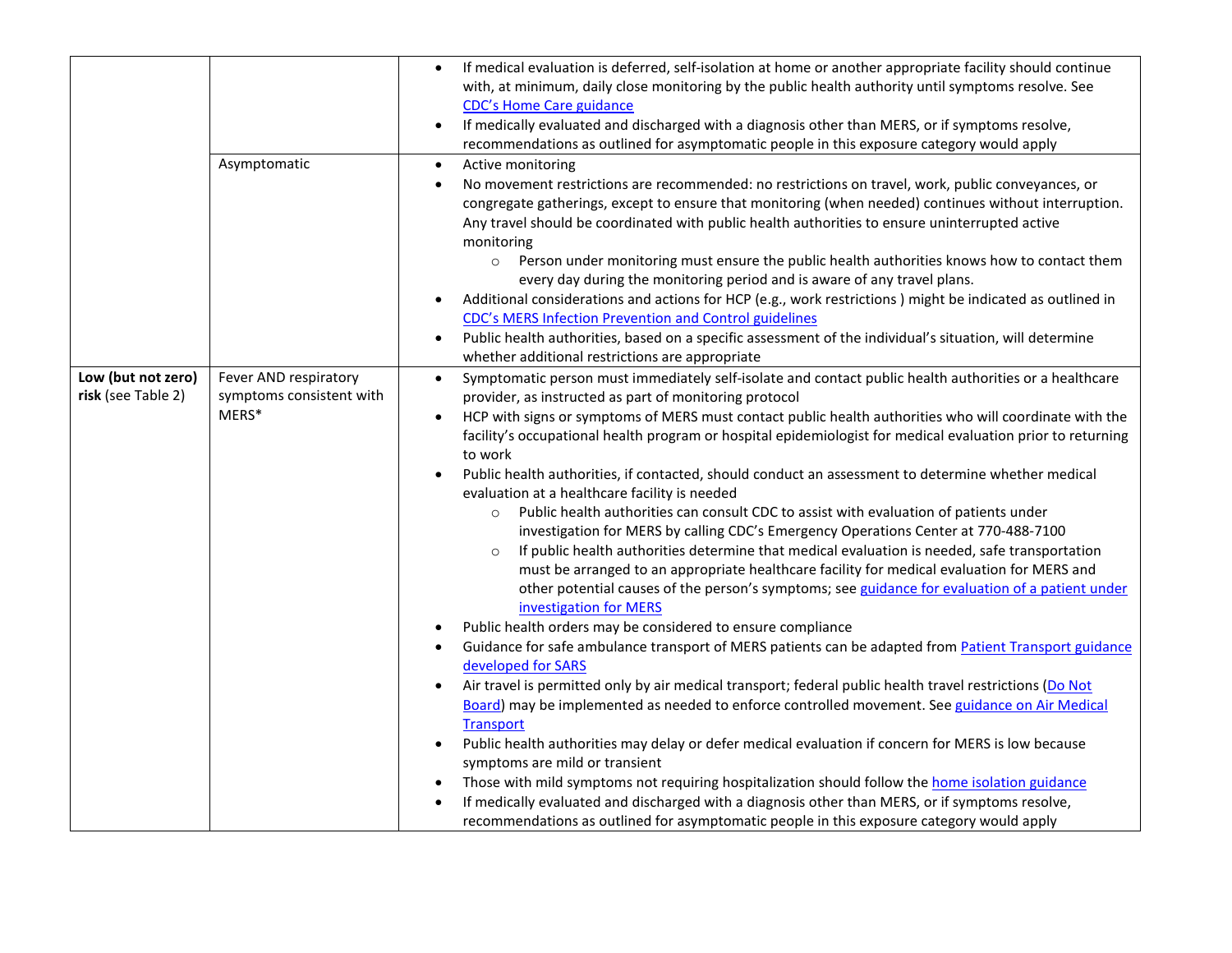|                      | Asymptomatic      | Self-monitoring except HCP                                                                           |
|----------------------|-------------------|------------------------------------------------------------------------------------------------------|
|                      |                   | For HCP, active monitoring for symptoms or signs of MERS. Working in the healthcare environment or   |
|                      |                   | seeing patients is allowed if HCP are under active monitoring and remain asymptomatic                |
|                      |                   | No movement restrictions are recommended. No restrictions on travel, work, public conveyances, or    |
|                      |                   | congregate gatherings, except to ensure that monitoring (when needed) continues without interruption |
| No identifiable risk | Symptomatic (any) | Routine medical evaluation and management of ill persons as needed                                   |
| (see Table 2)        | Asymptomatic      | No actions needed                                                                                    |

\*Fever is either measured temperature >100.4<sup>°</sup>F or subjective fever. Note that fever may not be present in some patients, such as those who are very young, elderly, immunosuppressed, or taking certain medications (e.g., NSAIDs). Clinical judgement should be used to guide testing of patients in such situations. Respiratory symptoms consistent with MERS are cough, shortness of breath, chest pain, and sore throat. Medical evaluation may be recommended for lower temperatures (<100.4 $^{\circ}$ F) or other symptoms (e.g., muscle aches, nausea, vomiting, diarrhea, abdominal pain headache, runny nose, fatigue) based on assessment by public health authorities.

Abbreviations: healthcare personnel=HCP

#### **1. High Risk Exposure Category**

**a. Symptomatic individuals in the** *high-risk* **category** with fever **or** respiratory symptoms consistent with MERS must be assessed by clinical personnel, either in person or by telephone, taking into account the exposure risk and clinical presentation, to determine whether the symptom criteria for the category are met (see [Table 1\)](#page-4-0). People in the *high-risk* category who meet the symptom criteria must immediately consult the state or local public health authorities who will coordinate medical evaluation at a healthcare facility, which may include laboratory testing for MERS-CoV infection, with appropriate infection control precautions in place.

**b. Asymptomatic people in the** *high-risk* **category** must undergo active monitoring until 14 days after the last potential exposure. People in this category are subject to controlled movement consisting of, at a minimum, restrictions on long-distance travel on commercial or public transportation (e.g., aircraft, ship, bus, train) in the same conveyance as members of the general public in order to avoid having these people in a situation where they could not easily separate themselves from others if they developed symptoms during travel; federal public health travel restrictions may be issued, as needed, to enforce controlled movement (se[e Table 1\)](#page-4-0). Public health authorities might consider other restrictions based on assessment of the individual situation (e.g., excluding someone from public events or congregate gatherings if they cannot easily separate themselves from others if symptoms develop).

**c. Healthcare personnel in the** *high-risk* **category**, must undergo active monitoring (see [Table 1\)](#page-4-0). HCP in this category are subject to controlled movement consisting of, at a minimum, restrictions on long-distance travel on commercial or public transportation (e.g., aircraft, ship, bus, train) in the same conveyance as members of the general public. HCP who develop fever **or** respiratory symptoms consistent with MERS-CoV infection within 14 days after the last known contact with a MERS patient should be evaluated by a facility-designated clinician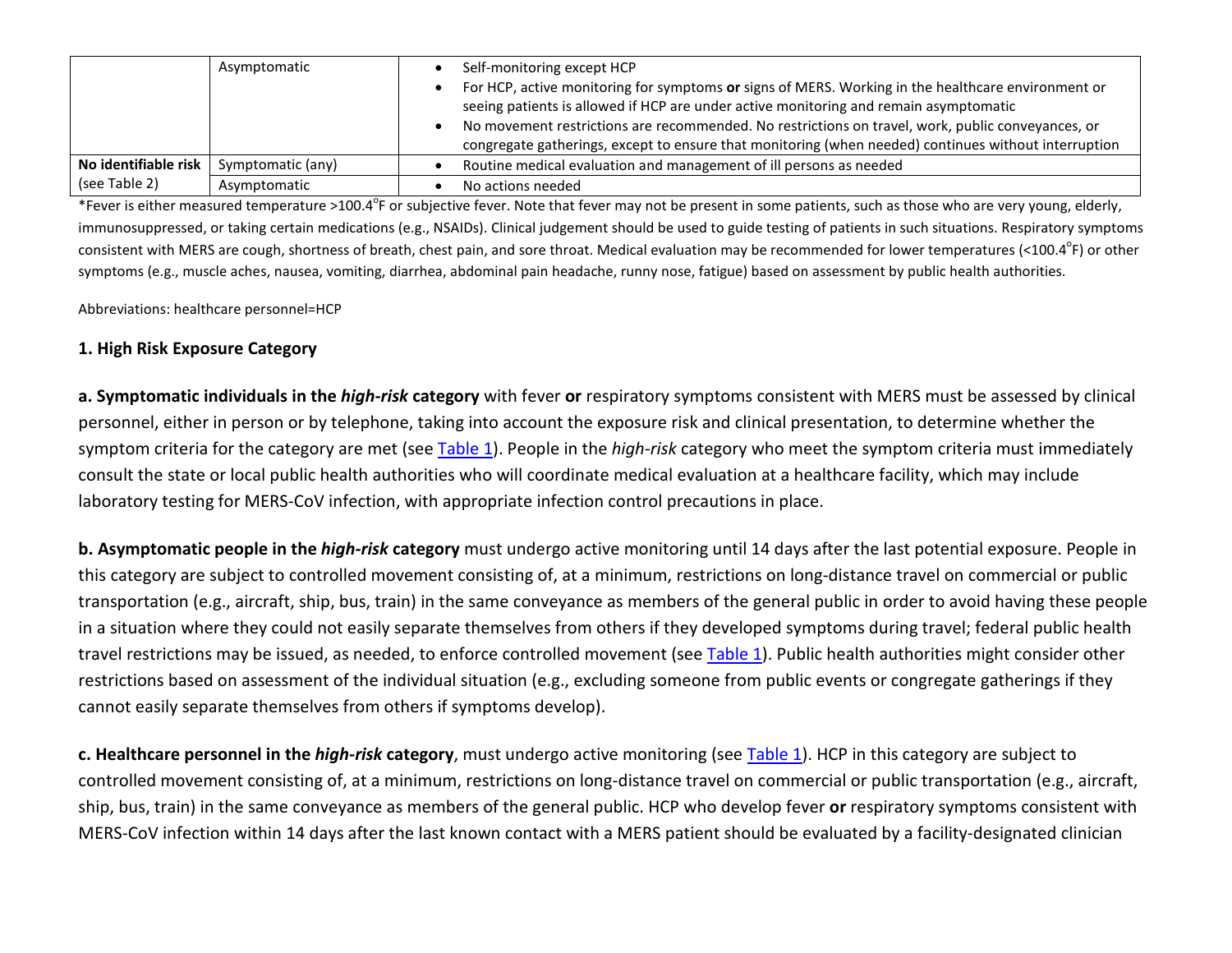(e.g., occupational health services, emergency department). Symptomatic HCP in this group must immediately self-isolate and should not report for work in the healthcare environment or see patients. Additional considerations and actions for asymptomatic HCP (e.g., work restrictions) might be indicated as outlined in [CDC's MERS Infection Prevention and Control guidelines.](https://www.cdc.gov/coronavirus/mers/infection-prevention-control.html)

# **2.** *Some-risk* **Exposure Category**

**a. Symptomatic individuals in the** *some-risk* **category** with fever **or** respiratory symptoms consistent with MERS must be assessed by clinical personnel, either in person or by telephone, taking into account the exposure risk and clinical presentation, to determine whether the symptom criteria for the category are met (see [Table 1\).](#page-4-0) People in the *some-risk* category who meet the symptom criteria must immediately consult the state or local public health authorities. Public health authorities should conduct a detailed exposure assessment to determine if medical evaluation at a healthcare facility is needed; medical evaluation may be delayed or deferred if suspicion for MERS is low because symptoms are mild or transient. If it is determined that further medical evaluation is not needed immediately, the person should self-isolate at home or in a location approved by the public health authority, with close monitoring by the public health authority, until symptoms resolve. For more guidance please refer t[o CDC's MERS Home Care guidance.](https://www.cdc.gov/coronavirus/mers/hcp/home-care.html)

**b. Asymptomatic people in the** *some-risk* **category** must undergo active monitoring until 14 days after the last potential exposure. People in this category do not require separation from others or restriction of movement within the community (see [Table 1\)](#page-4-0). For these individuals, CDC recommends that travel, including by commercial or public transportation, be permitted provided that they remain asymptomatic and active monitoring continues uninterrupted. No restrictions are recommended for travel, work, public conveyances, or congregate gatherings. Public health authorities might consider other restrictions based on assessment of the individual situation (e.g., excluding someone from public events or congregate gatherings if they cannot easily separate themselves from others if symptoms develop).

**c. Healthcare personnel in the** *some-risk* **category** must undergo active monitoring until 14 days after the last potential exposure. HCP who develop any signs (e.g., fever or cough) **or** symptoms (e.g., shortness of breath) of MERS-CoV infection within 14 days after the last known contact with a MERS patient should be evaluated by a facility-designated clinician (e.g., occupational health services, emergency department) regardless of their use of PPE. Symptomatic HCP in this group must immediately self-isolate and should not report for work in the healthcare environment or see patients. Additional considerations and actions for asymptomatic HCP (e.g., work restrictions) might be indicated as outlined i[n CDC's MERS Infection Prevention and Control guidelines.](https://www.cdc.gov/coronavirus/mers/hcp/home-care.html)

# **3.** *Low- (but not zero)* **Exposure Category**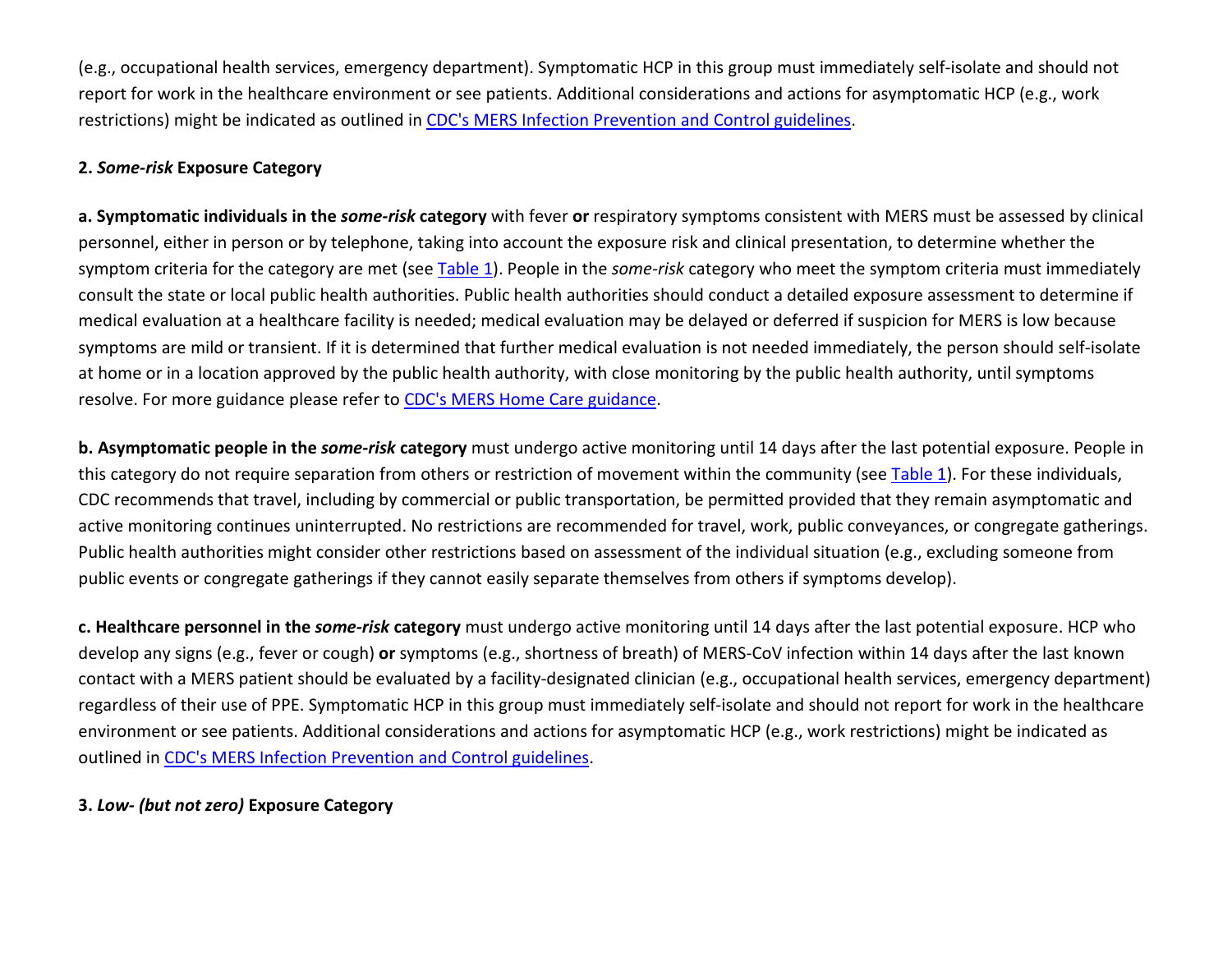**a. Symptomatic individuals in the** *low- (but not zero) risk* **category** with fever **and** respiratory symptoms consistent with MERS must be assessed by clinical personnel, either in person or by telephone, taking into account the exposure risk and clinical presentation, to determine whether the symptom criteria for the category are met (see [Table 1\)](#page-4-0). For those in the *low- (but not zero) risk* categories, public health authorities should conduct a detailed exposure assessment to determine if medical evaluation at a healthcare facility is needed; medical evaluation may be delayed or deferred if suspicion for MERS is low because symptoms are mild or transient.

**b. Asymptomatic people in the** *low- (but not zero) risk* **category** must self-monitor until 14 days after the last potential exposure and seek healthcare if symptoms develop. If symptoms develop, they should call ahead to their healthcare provider and mention their recent travel or exposure. No restrictions are recommended for travel, work, public conveyances or congregate gatherings.

**c. For healthcare personnel in the** *low- (but not zero) risk* **category** who will continue to engage in direct patient care, active monitoring is recommended (see [Table 1\)](#page-4-0); while HCP do not have an increased risk of developing disease themselves, the increased level of monitoring is justified because of the risk of transmission to patients in the work setting who are more likely to develop severe disease due to underlying medical conditions or advanced age. There are no travel restrictions for this group. If symptoms of illness develop, any healthcare personal in the *low-(but not zero)* risk category under active monitoring must immediately stop working and contact their local or state public health authorities so that so that immediate isolation and clinical assessment can be coordinated.

**4. People in the** *no identifiable risk* **category** do not need monitoring or restrictions unless these are indicated because of a diagnosis of, or exposure to, a communicable disease other than MERS (see [Table 1\)](#page-4-0).

#### **For All Risk Categories**

Public health orders may be considered if necessary to ensure compliance with isolation and medical evaluation. Federal public health travel restrictions may be issued if there is reasonable belief that the person poses a public health threat during travel. If medical evaluation results in a person being discharged with a diagnosis other than MERS, monitoring and/or movement restrictions will continue as outlined for asymptomatic people based on the person's exposure risk category until 14 days after the last potential exposure.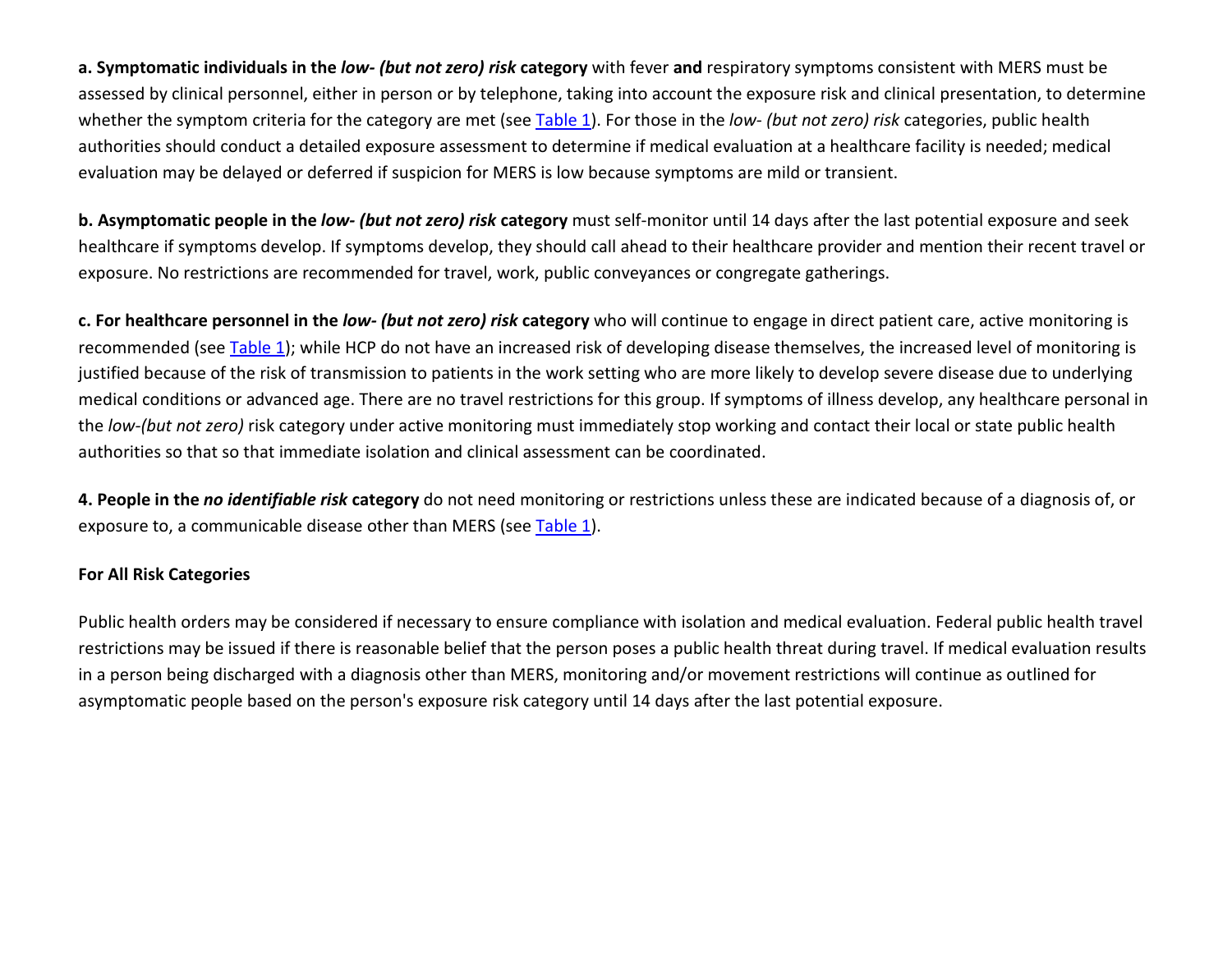# **Recommendations for Specific Groups and Settings**

## **Healthcare personnel in U.S. healthcare facilities with active MERS cases**

For the purposes of risk exposure to MERS-CoV, HCP refers to all people, paid and unpaid, working in healthcare settings whose activities potentially place them at risk for exposures to a patient with MERS. Examples of such activities include:

- $\bullet$ those that require direct contact with patients or their respiratory secretions
- presence in the patient's room or immediate patient-care environment, such as in a triage or examination room, or other potentially contaminated areas
- handling respiratory secretions, including soiled medical supplies and medical waste, or potentially contaminated equipment or environmental surfaces

While body fluids other than respiratory secretions have not been implicated in transmission of MERS-CoV, unprotected contact with other body fluids should also be considered as putting HCP at potential risk, until further data are available. HCP with no direct patient contact and no entry into active patient management areas are not considered to have a risk of exposure to MERS-CoV, (e.g., are considered to have *no identifiable risk*). Clinical laboratory personnel who use appropriate PPE and follow biosafety precautions (see [CDC's MERS Lab Biosafety](https://www.cdc.gov/coronavirus/mers/guidelines-lab-biosafety.html)  [Guidelines\)](https://www.cdc.gov/coronavirus/mers/guidelines-lab-biosafety.html) in a laboratory setting while handling specimens potentially containing MERS-CoV, are also considered to have no identifiable risk. However, laboratory personnel who perform any procedure with the potential to generate fine-particulate aerosols (particles with a diameter of 2.5 mm or less) outside a class II biosafety cabinet would be considered to have *low- (but not zero*) *risk* and should self-monitor. To date there have been no reports of laboratory-acquired MERS-CoV infections. Note that HCP who are collecting specimens directly from patients should adhere to infection control recommendation including wearing the recommended PPE during the collection period as outlined i[n CDC's Infection Prevention and Control Recommendations.](https://www.cdc.gov/coronavirus/mers/infection-prevention-control.html)

HCP who are exposed to patients with MERS or their respiratory secretions while wearing appropriate PPE are considered to have *low-(but not zero) risk* of exposure [\(Table 2\).](#page-13-0) However, although considered *low- (but not zero) risk*, CDC recommends that public health authorities actively monitor these HCP because of their risk of transmission to patients in the work setting who are more likely to develop severe disease due to underlying medical conditions or advanced age. As long as those HCP, who will continue to engage in direct patient care, undergo active monitoring and remain asymptomatic, they may continue to perform their normal job duties. Active monitoring can be conducted by the hospital institution in coordination with the public health authorities, or solely by the public health authority. There are no recommended travel restrictions for this group. Review and approval of work, travel, or use of commercial or public transportation is not indicated or recommended for such HCP, except to ensure that active monitoring continues without interruption. However, if people under active monitoring wish to travel out of their state of jurisdiction, they must notify the appropriate public health authorities so active monitoring can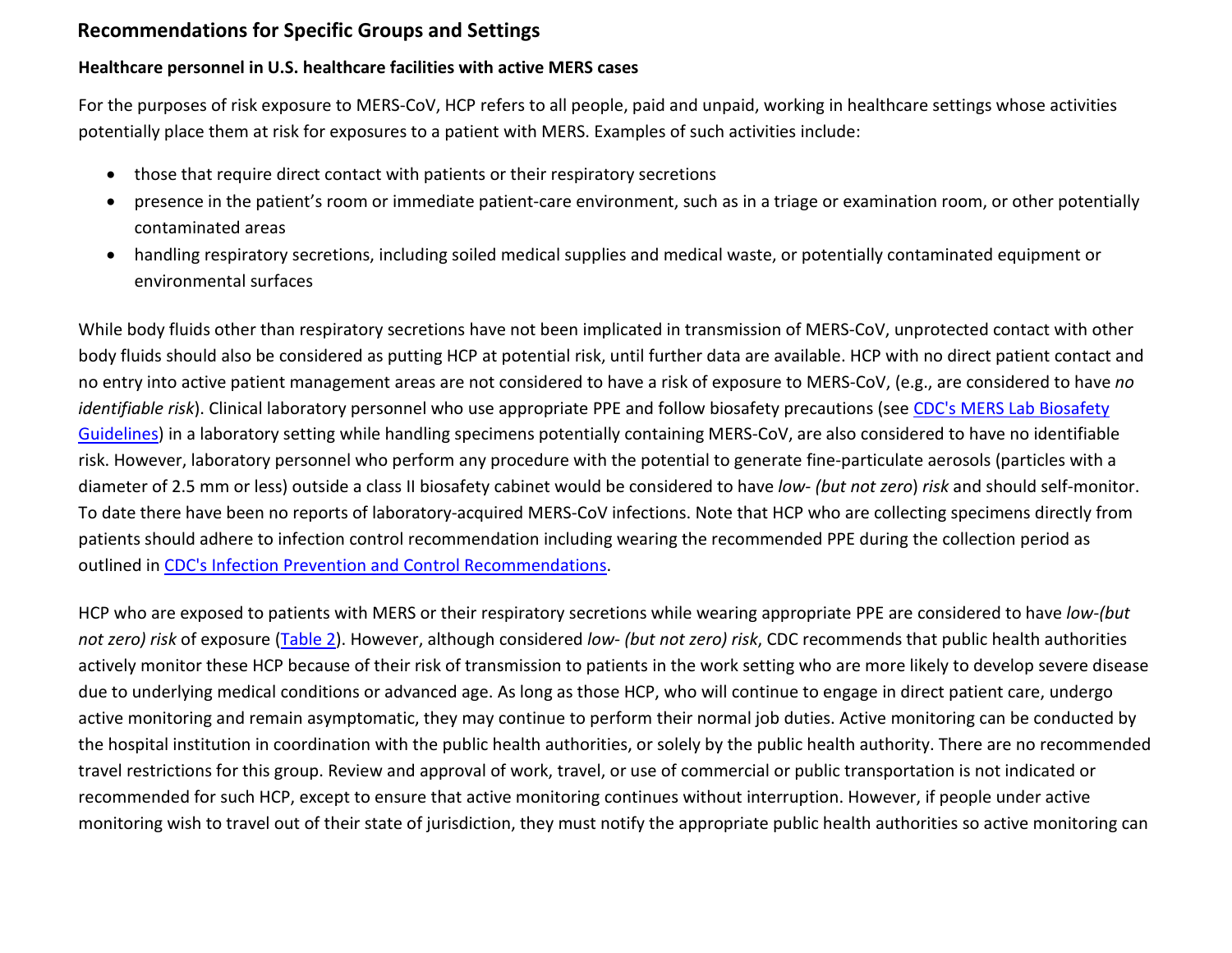be transferred to the appropriate public health jurisdiction or continue to be conducted by the original jurisdiction following notification to the receiving jurisdiction.

HCP who have unprotected exposures to patients with MERS or their respiratory secretions (*high or some* risk) might be subject to additional restrictions by the local public health authorities or their employer, including consideration of a furlough from work in a healthcare facility or other healthcare setting, telework, and/or the potential use of public health orders, until 14 days after the last potential exposure.

#### **Modifications to guidance if there is MERS-CoV transmission to healthcare personnel or patients in a U.S. healthcare facility**

If MERS-CoV transmission to HCP or patients is identified in a U.S. facility, exposure levels for other HCP and patients in the facility should be reassessed. If transmission is the result of a known exposure (e.g., HCP not wearing PPE when having patient contact), the HCP involved in the event would be elevated immediately to the *some* risk category; the other HCP in the facility who wore PPE correctly and are determined to be uninvolved would remain in the *low-(but not zero)* risk category [\(Table 2\)](#page-13-0).

However, if no known exposure and no systematic infection control problems (e.g., breach in PPE use by an individual) are identified as the cause of transmission among the infected staff or patients, special actions need to be taken. First, all HCP involved in MERS patient care would be elevated immediately to the *some* risk category regardless of whether they wore PPE correctly, as this indicates an elevated risk for other HCP caring for MERS patients in that facility [\(Table 2](#page-13-0)). In certain circumstances these individuals might be subject to additional restrictions, including consideration of a furlough from work in a healthcare facility or other healthcare setting, and/or the potential use of public health orders, until 14 days after the last potential exposure. Second, the following procedures should be conducted: (1) review the infection control practices to identify potential deficiencies, (2) correct any identified deficiencies which might include re-training HCP in joband/or task-specific procedures including appropriate infection control practices. Following remediation, if care of MERS patients resumes, exposed HCP in the affected facility that were considered to be the *some* risk exposure category would return to the *low- (but not zero)* risk category under active monitoring. Healthcare-related personnel not engaged in direct patient care, (e.g., lab staff, housekeeping) can selfmonitor. HCP are considered to be in the *low- (but not zero)* risk category if their first MERS patient-care activities occur after remediation and training. For more information see [CDC's Interim Infection Prevention and Control Recommendations for Hospitalized Patients with](https://www.cdc.gov/coronavirus/mers/infection-prevention-control.html)  [MERS-CoV.](https://www.cdc.gov/coronavirus/mers/infection-prevention-control.html)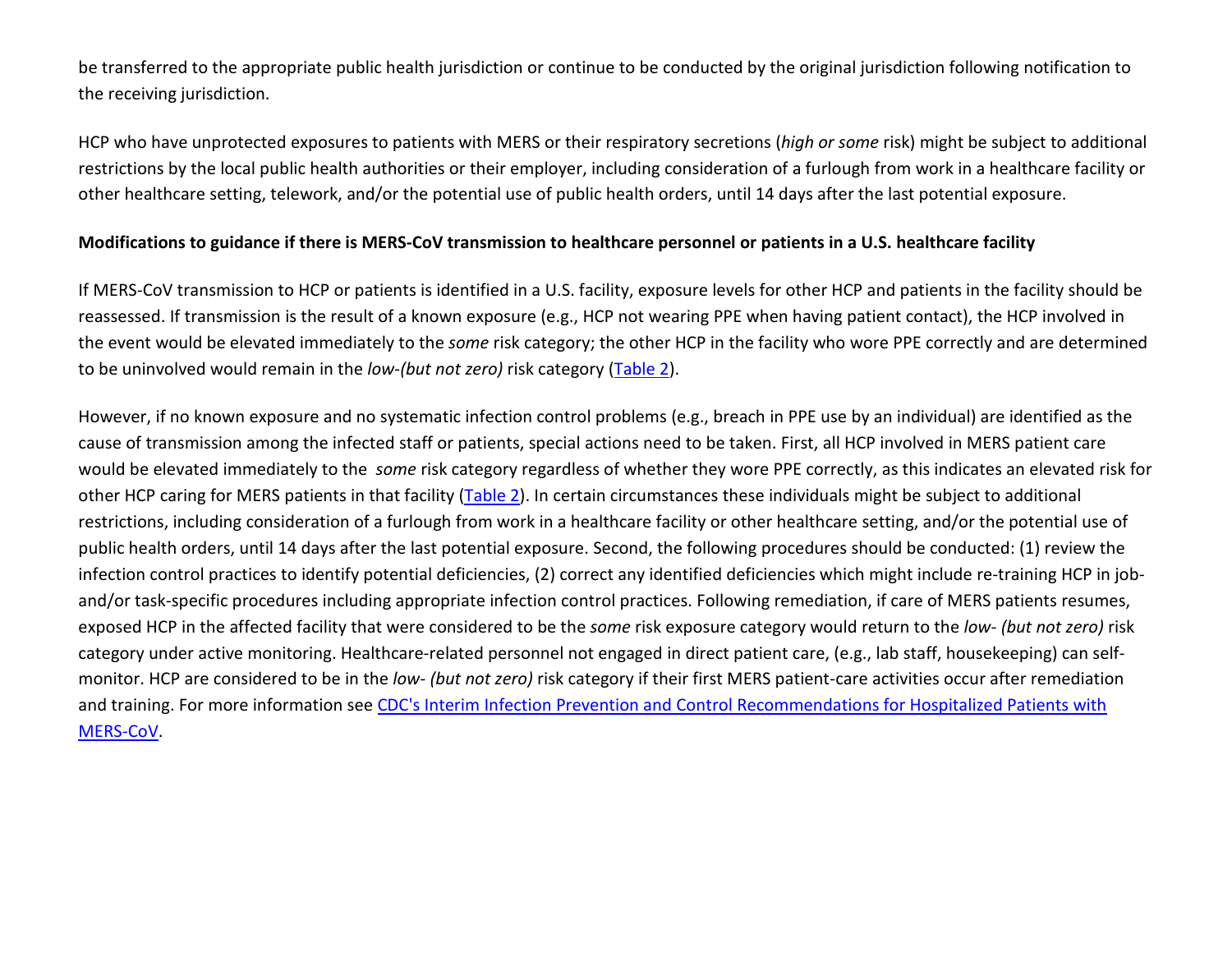# **Travelers on public or commercial conveyances**

## **Crew members**

If a crew member on a commercial or public conveyance, such as an airplane or ship, is under monitoring due to potential MERS-CoV exposure and is not subject to controlled movement, then the crew member is also not subject to occupational restriction and may continue to work during the monitoring period.

# **Travelers who were on an airplane with a person with symptomatic MERS**

If a confirmed case of MERS is identified in a recent airplane traveler who is determined to have been symptomatic during travel, each traveler seated within 2 rows of the person with MERS, and any others onboard who may have had extensive interaction with this person or were exposed to the person's respiratory secretions, should be assessed individually fo[r close contact.](https://www.cdc.gov/coronavirus/mers/hcp/monitoring-movement-guidance.html#close-contact) This assessment should include consideration of the clinical symptoms, and proximity and duration of exposure. For instance a travel companion or person sitting on an airplane next to a confirmed case of MERS may be considered a close contact. These travelers should be managed according to the risk level, with self-monitoring at a minimum for those seated within 2 rows of the person with MERS; public health authorities may choose to conduct daily or intermittent active monitoring of these people. Travelers (passengers and crew) seated more than 2 rows from the person with MERS who had no other potential close contact with this person are considered to have *no identifiable risk*; no monitoring or movement restrictions are recommended for these people.

# **End of Infectious Period for People with Confirmed MERS**

For people with confirmed MERS-CoV infection, isolation and movement restrictions are removed upon determination by public health authorities that the person is no longer considered to be infectious. A confirmed case of MERS is considered to no longer be infectious after two respiratory specimens (preferably lower respiratory tract) collected 24 hours apart are confirmed negative by the CDC rRT-PCR MERS-CoV assay, and the patient has clinical improvement.

# **Justification for Recommendations**

Active monitoring is justified for all people in the *high-* or *some*-*risk* category based on a reasonable belief that exposure may have occurred. For HCP in the *low- (but not zero) risk* category who will continue to engage in direct patient care, active monitoring for symptoms/signs of MERS is recommended; while HCP do not have an increased risk of developing disease themselves, the increased level of monitoring is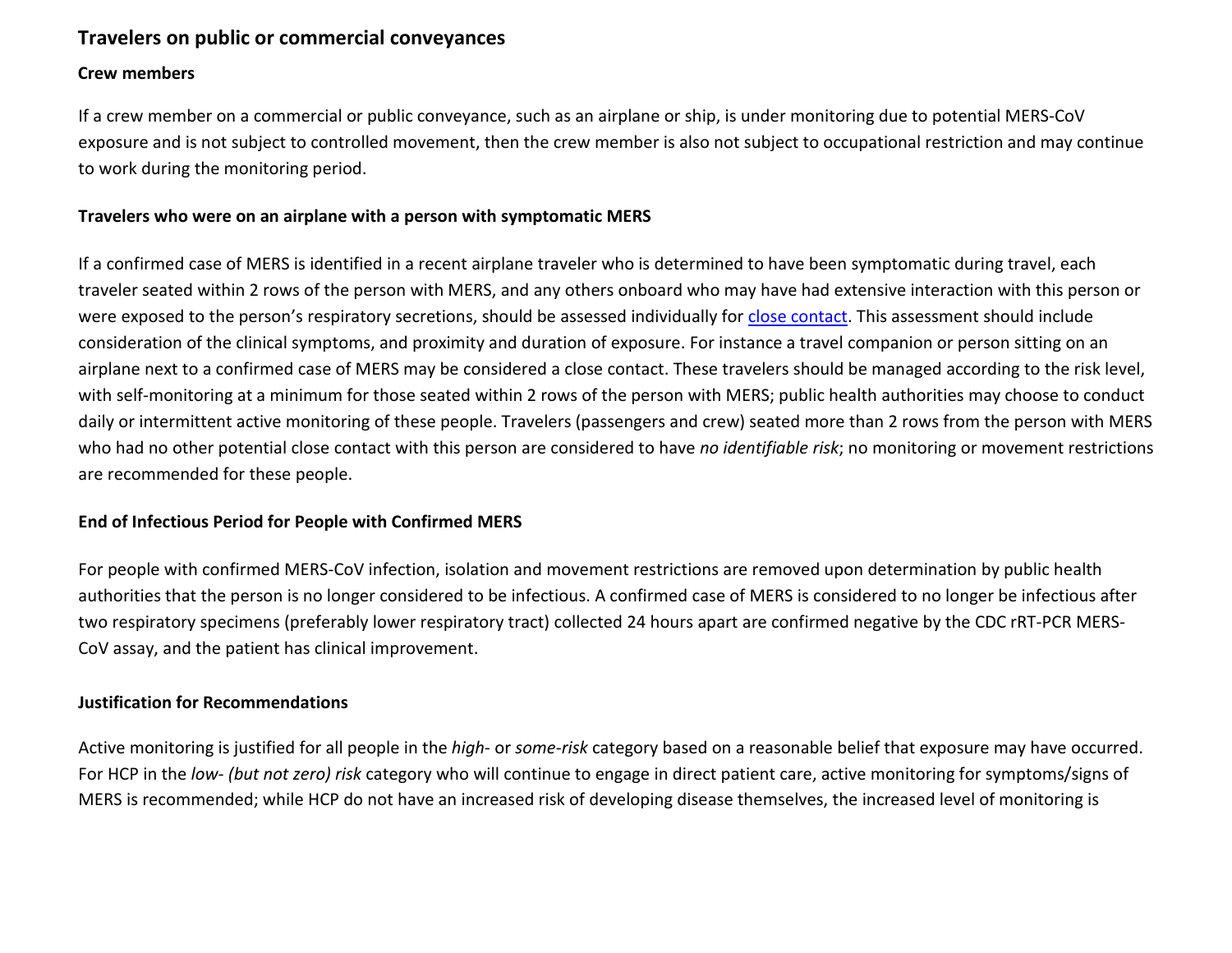<span id="page-13-0"></span>justified because of the risk of transmission to patients in the work setting who are more likely to develop severe disease due to underlying medical conditions or advanced age.

Additional restrictions, such as use of public health orders, may be warranted if a person potentially exposed to MERS-CoV fails to comply with public health recommendations or requirements. Such noncompliance could include refusal to participate in a public health assessment or failure to adhere to the terms of active monitoring, if indicated. Without such an assessment, public health authorities may be unable to determine if an individual has been exposed to, or has signs or symptoms consistent with, MERS. Medical evaluation may be required, and isolation orders may be issued, for travelers from regions with MERS-CoV transmission who refuse to cooperate with a public health assessment and appear ill.

#### **Table 2: Epidemiologic Risk Factors to Consider when Evaluating a Person for Exposure to MERS-CoV\*\***

Risk exposure categories apply only to individuals who provide history of a known exposure risk, such as contact with a confirmed MERS patient or presence in a setting in which MERS cases occurred (e.g., hospital) either overseas or in the U.S. Currently CDC and state health departments are not performing enhanced risk assessment to screen travelers for MERS who are arriving in the U.S. from the Arabian Peninsula\*.

#### **Categories that pertain particularly to healthcare personnel (HCP) are highlighted in orange.**

| <b>Epidemiologic risk factors</b>                                                          | <b>Exposure category</b> | <b>Monitoring</b>        |
|--------------------------------------------------------------------------------------------|--------------------------|--------------------------|
| (Apply until 14 days after last potential exposure)                                        |                          | for MERS                 |
| Conducting or being present during a procedure likely to generate higher concentrations of | High                     | <b>Active monitoring</b> |
| respiratory aerosols (e.g., cough-generating procedures, bronchoscopy, sputum induction,   |                          |                          |
| intubation, extubation) on a patient with confirmed MERS without using the recommended     |                          |                          |
| PPE                                                                                        |                          |                          |
| Close contact with a person with confirmed MERS while the person was symptomatic (see      | Some                     | Active monitoring        |
| definitions of close contact) without wearing appropriate PPE                              |                          |                          |
| HCP with unprotected exposure (without PPE) to a MERS patient (not a high-risk exposure)   | Some                     | <b>Active monitoring</b> |
| HCP without a known unprotected exposure in a facility, who are caring for a MERS patient  | Some                     | <b>Active monitoring</b> |
| in a facility where HCP transmission to HCP or another patient has occurred without an     |                          |                          |
| identified breach in infection control                                                     |                          |                          |
| Laboratory processing of blood, serum, or respiratory samples from a person with MERS      | Low (but not zero)       | Self-monitoring          |
| while not wearing appropriate PPE or without using standard biosafety precautions. For     |                          |                          |
| example performing any procedure (e.g. vortexing, centrifuging) with the potential to      |                          |                          |